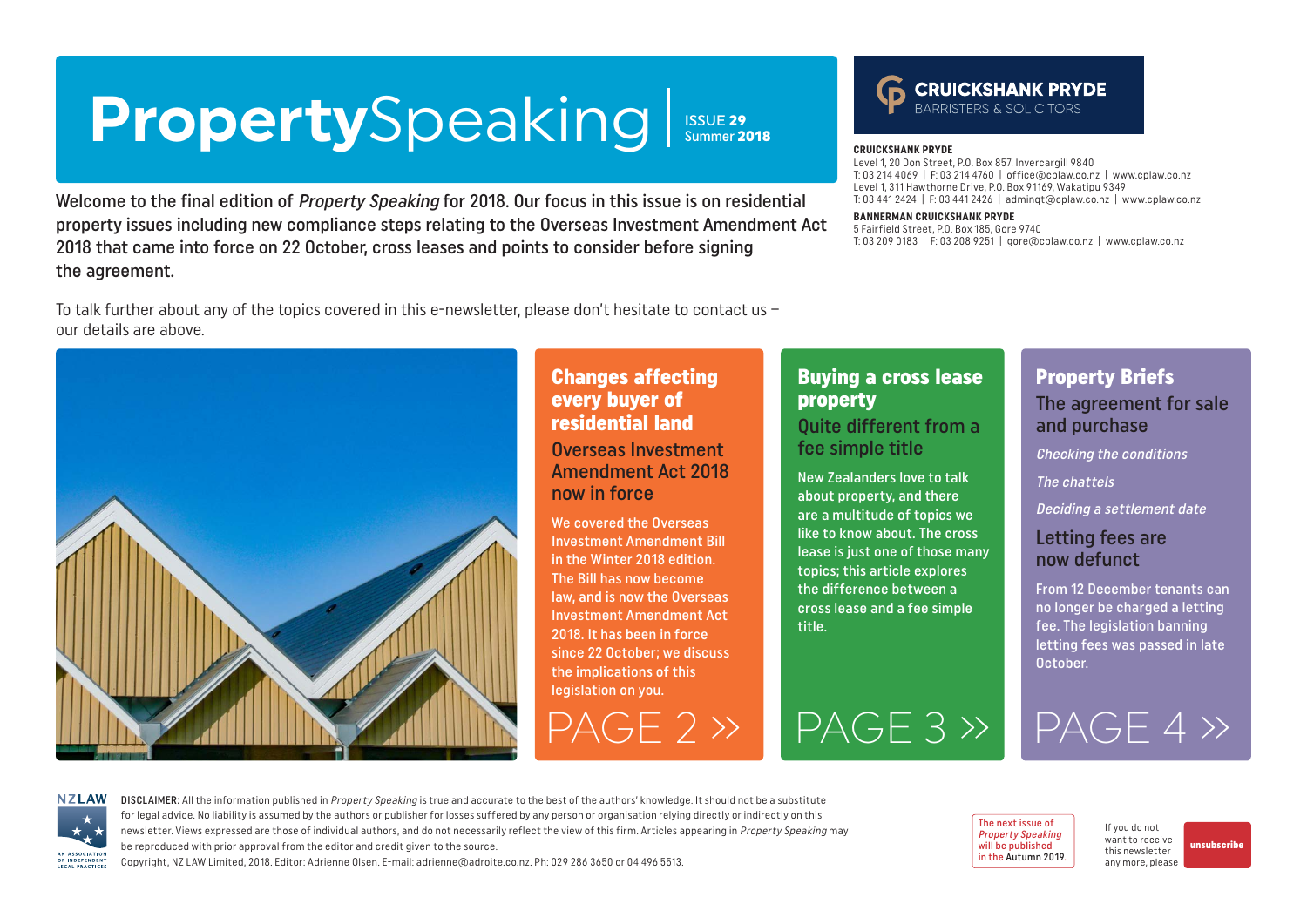#### <span id="page-1-0"></span>**Property**Speaking **Property**Speaking **PAGE 2** ISSUE 29 ISSUE 29<br>Summer 2018





## Changes affecting every buyer of residential land

#### Overseas Investment Amendment Act 2018 now in force

We covered the Overseas Investment Amendment Bill in Property Speaking's Spring 2018 edition. The Bill has become law and is now the Overseas Investment Amendment Act 2018 (the OIA Act). It has been in force since 22 October.

The implication for you is that when you next buy residential property, there will be another layer of compliance to be completed before your property purchase goes through.

The OIA Act's primary purpose is to amend the definition of sensitive land to include 'residential land'. This means that people who are not New Zealand citizens, or who do not hold New Zealand, Australian or Singaporean residence class visas AND are not ordinarily resident in New Zealand must apply for consent to buy residential land in New Zealand. The underlying reason for this beefed-up legislation is to restrict foreign ownership of New Zealand land, and to encourage foreign owners to live in their properties rather than become landlords.

### Defining residential land

The OIA Act defines residential land as a property that has a category of residential

'R' or lifestyle 'L' for the purpose of the relevant district valuation roll. It also includes a residential flat in a building owned by a flat-owning company regardless of whether the building is on land categorised as 'R' or 'L'.

Both buyers and sellers should be aware that even if the property in question is a large farm (which is already subject to OIA rules) the new rules may class that property as residential land also and a prospective purchaser must meet the eligibility test to buy residential land in New Zealand.

To determine if the land you intend buying (or selling) is residential or lifestyle, the Overseas Investment Office recommends you check the Quotable Value website **[here](https://www.qv.co.nz/)**. Enter the address into the search box to establish the property's building type.

#### Who is eligible to buy residential land?

Generally speaking, foreigners who are in New Zealand on a work, student or temporary visa are unable to buy residential land in New Zealand. This also includes trusts or companies that have 25% or more overseas ownership (beneficiaries and shareholders) or control (trustees and directors). However, exceptions do apply. These include:

- » Where a couple (married, in a civil union or in a de facto relationship) is buying residential land as relationship property:
	- If one partner is a New Zealand citizen, or has a residence class visa and is ordinarily resident in New Zealand, then the couple does not need to apply for Overseas Invesment Office (OIO) consent to acquire the home
	- If one partner is an Australian or Singaporean citizen or permanent resident and they are ordinarily resident in New Zealand, then the couple does not need to apply for OIO consent to acquire the home, or
	- If one partner has a residence class visa or is an Australian or Singaporean permanent resident but is not ordinarily resident in New Zealand then only that partner needs to apply to the OIO for consent, the other partner need not apply.

These are likely to be the most common exceptions but there are others that may be available to you, we won't know until we sit down together and look at your situation.

All purchasers of residential land who are not New Zealand, Australian or Singaporean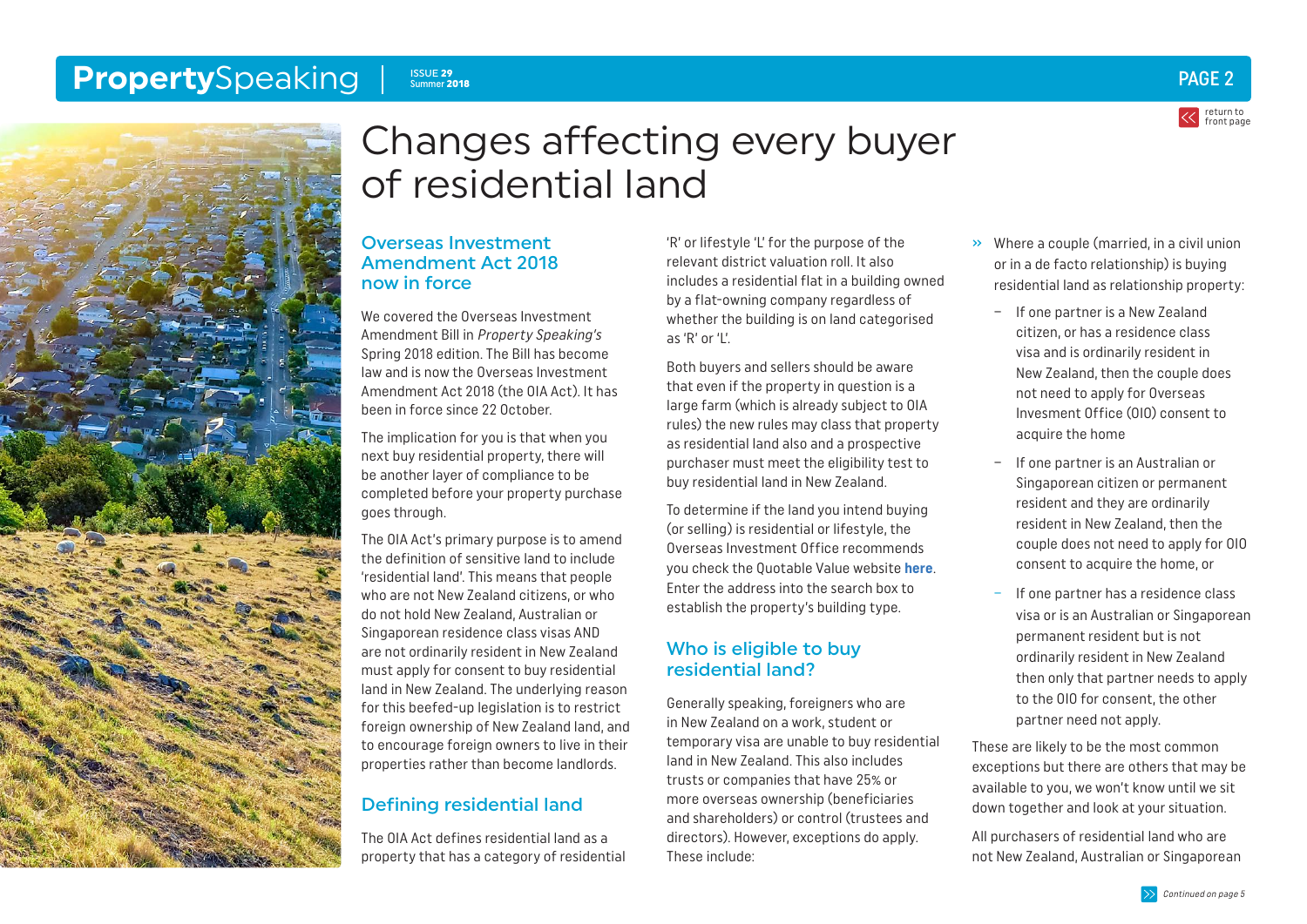#### <span id="page-2-0"></span>**Property**Speaking ISSUE 29<br>Summer 2018

### Buying a cross lease property

#### Quite different from a fee simple title

New Zealanders love to talk about property. There are a multitude of topics relating to property that Kiwis have an intimate knowledge and understanding about which form the topic of water cooler and dinner conversation. The cross lease is just one of those many topics of conversation.

#### Traditional land ownership model

When you're considering buying a house, you don't envisage a cross lease form of ownership. You think of owning your own slice of land, subject only to the laws of New Zealand, and what your title says you can and can't do. This form of ownership is called a fee simple title.

A cross lease is not the same as a fee simple title.

#### What are the differences?

When you purchase a cross lease property, you buy a joint share of the underlying land together with the other cross lease holders and you lease from the other cross lease holders the rights to the house/ flat/building you will occupy. The terms of this arrangement are governed by a lease registered against the title to the land.

The main difference from a fee simple title is that you are not the sole owner of your land or your home. You own the property jointly with others.

Your rights, obligations and powers in relation to the property are subject to those other interests, and vary from situation to situation. Generally, you will need the consent of your fellow cross lease holders to carry out any structural renovations or any major maintenance or other works to the property you lease. More minor restrictions can extend to the number of pets you are able to keep.

There are general leasing principles to adhere to, such as ensuring that you don't create a nuisance and allowing the other cross lease holders to quietly enjoy their tenancy. A commonly neglected and overlooked provision is the requirement in most cross lease documents to have a joint insurance policy with the other cross lease holders.

#### How can you address your obligations?

There is nothing that can't be done without agreement and, of course, the cost of doing so.

Initially, we recommend talking with us to discuss the issues associated with owning a cross lease property. This should happen before you buy, not afterwards. We will give you an overview of cross leasing and discuss

the potential issues you will need to deal with if you purchase the cross lease of that particular property. We will also review the cross lease document and advise you of its terms. It is imperative that you understand the nature of this form of property ownership before you are committed to purchase a property on a cross lease title.

There are other potential issues (which sit outside the scope of this broad-natured article) which we will need to check at this stage as well, such as the aerial plan for the cross leases to ensure that is accurate and doesn't result in a defective title.

It is better to have an understanding of the issues before you commit to purchase rather than attempting to remedy them after you take ownership.

Most matters relating to cross leasing can be dealt with by agreement between you and the other cross lease holders and their lawyers. However, the cost of attempting to remedy any issues may well be prohibitive for most people and getting other people to

agree to what you want and need is never something that should be relied upon.

Although there are significant differences from a fee simple title and sometimes difficulties with purchasing a cross lease property, many thousands of properties in New Zealand operate under this structure with no problems whatsoever. It is important though to understand how cross leasing works and how it differs from what many consider to be the traditional land ownership model.

If you are considering buying a cross lease, the most important thing is to be wellinformed and enter into owning one with your eyes wide open.

A cross lease can often be converted to a fee simple title with consent of the other parties involved and their lawyers, and a surveyor. It can be a relatively straightforward process, however costs can vary significantly depending on the characteristics of your particular situation.

If you're considering buying a property on a cross lease, talk with us early on. It will be time well spent.  $\bullet$ 

PAGE 3

return to [front page](#page-0-0)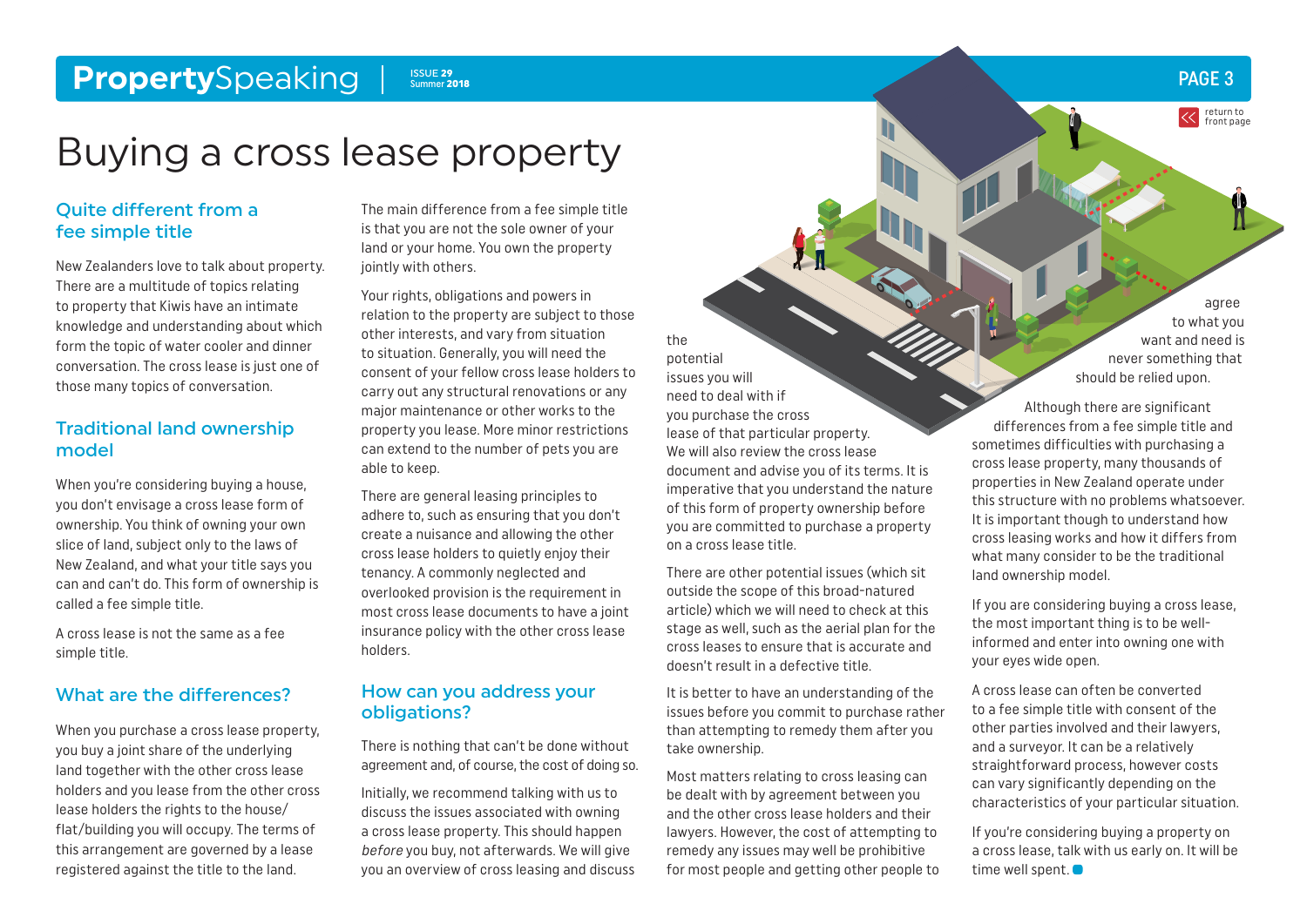#### <span id="page-3-0"></span>**Property**Speaking ISSUE 29 Summer 2018



return to [front page](#page-0-0)

### Property briefs

#### The agreement for sale and purchase

#### Checking the conditions

Given the significant financial commitment involved in purchasing a property, you want to make sure your investment is sound. One way of ensuring that a property is right for you is to include some conditions in your agreement for sale and purchase. If you do so, the purchase will only go ahead if your conditions are met. An agreement with no conditions included is 'unconditional' and you are obliged to complete the purchase once the agreement is signed.

Some common conditions that can be included in an agreement are conditions that give you time to sell your existing property, check what restrictions there are on the property's title, or get a building report before the agreement becomes unconditional.

Depending on your situation, you may be able to rely on the standard conditions on the front page of the agreement. You can also write additional conditions or alter the standard conditions on the 'Further Terms of Sale' page.

The wording of a condition can be critical and may determine whether you can rely on it to cancel your agreement. If not written precisely to cover your situation, you could

be obliged to satisfy the condition even where a 'deal-breaker' issue comes to light.

We should emphasise that the conditions are not there as an 'out' if you simply change your mind about a property purchase. Correct wording of conditions is vital. We will work with you to ensure you present the best possible offer to a vendor that also protects your interests if the conditions are not satisfied.

#### The chattels

The concept of buying 'everything but the kitchen sink' is one that does not apply to property purchases as a matter of course. Many household items that you will see in an open home will not actually be sold with the property.

Only 'fixtures' are automatically sold with a property. Fixtures are items that are permanently fixed to the property such as showers and electrical wiring. All other moveable items are 'chattels' and are only included in the sale if specifically listed in your agreement for sale and purchase.

A standard agreement includes a list of suggested chattels, such as the stove and light fittings. This list can be tailored to include any chattel you wish to buy with the property, if the vendor agrees of course.

It is not always obvious whether an item is a chattel or a fixture. Misunderstandings



can easily arise and lead to a later dispute. To help avoid this, we recommend carefully checking the chattels list in the agreement. When in doubt about whether something you wish to buy is a chattel or a fixture, you should include it in the chattels list. This way, you will be clear what items you are buying with the property.

#### Deciding a settlement date

Having made all the arrangements to buy or sell a property, making a quick decision on the settlement date may be a priority. Before you decide, however, do think hard about the time needed to complete the 'behind-the-scenes' work for the transaction, including our work preparing for the property transfer.

The time needed before settlement date will be greater in transactions involving:

- » Mortgages or home loans as your lender will need time to process the relevant documents
- » KiwiSaver funds as some KiwiSaver providers can take more than three weeks to process an application to withdrawal funds
- » Property where a tenant needs to be given notice to move, which is generally a minimum of 42 days, and